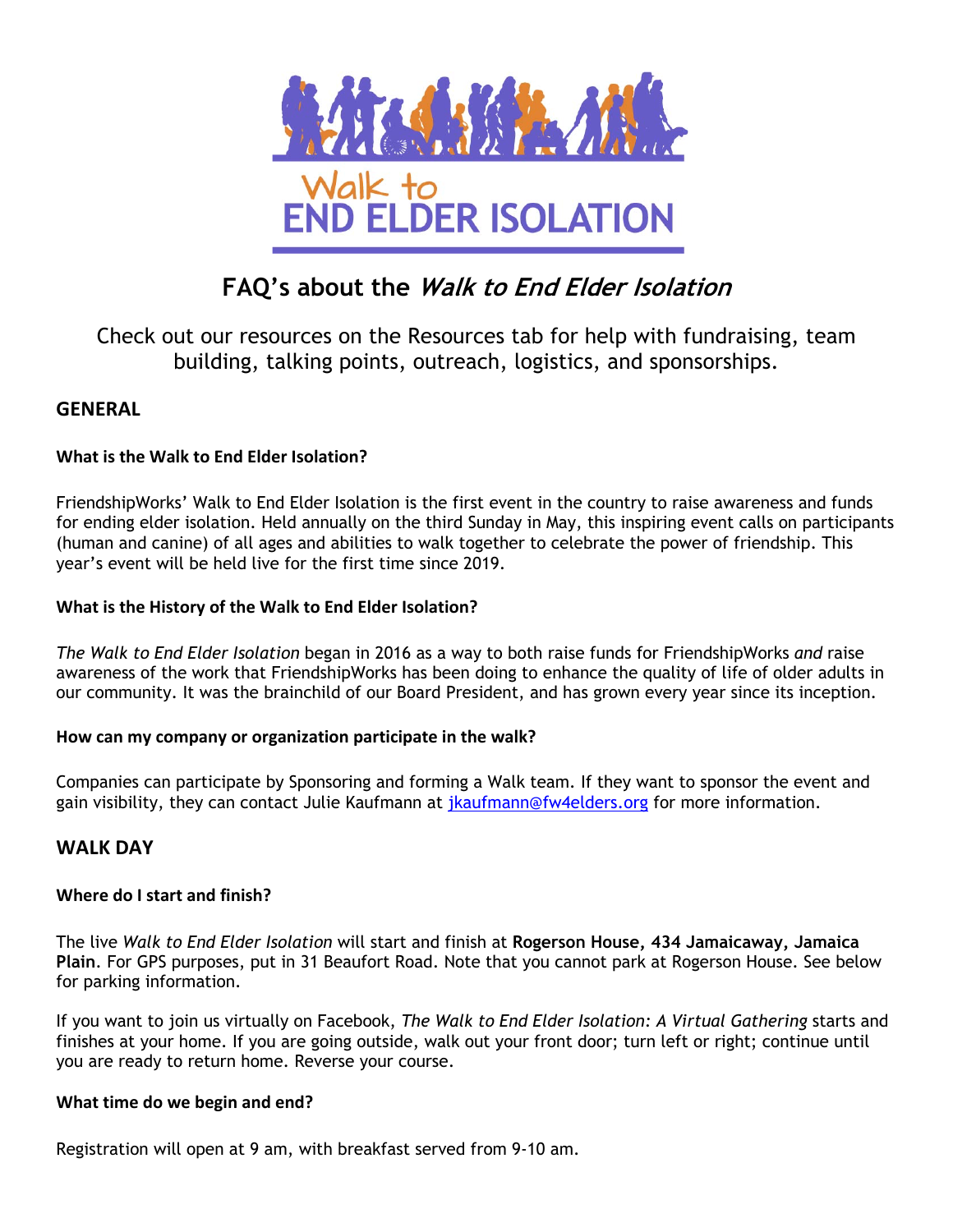At 9:30 am we will have a program with a welcome from our Executive Director, presentation of the Volunteer of the Year award, music, and more. The walk itself starts right after the program, around 10:15 am.

The virtual walk also starts online at 9:30 am You can take your walk—whether it is around the block or from the couch to the kitchen—whenever you want.

After the walk, there will be ice cream, snacks, photo booth, music and dancing, and more. Stick around and make a new friend.

#### **Where can I park?**

There is no parking at Rogerson House, as it is still open for business. You can drive up to the lawn to drop someone off, then park your car (see below).

There is free parking in the Curley School lots at 40 Pershing Road, just a few blocks from Rogerson House. Ignore the signs that say tow zone, we have permission from the principal!

You might also find parking on Centre Street or the side streets just a block or two away.

# **Will you feed me?**

We will provide breakfast before the Walk, and treats at the end.

#### **Are pets allowed to join the walk?**

We encourage you to bring your dog(s). They must remained leashed the entire time.

#### **How long is the walk?**

The walk around Jamaica Pond is 1.9 miles. You can choose to walk twice if you want more exercise, or just walk to the boathouse to join the walkers (0.4 miles round trip)

#### **What happens if it rains?**

We are on rain or shine. There will be tents at Rogerson House, and you can decide if you want to stroll in the rain or stick around for some entertainment.

# **Who do I contact if I still have questions?**

You can contact Julie Kaufmann, Events Specialist at jkaufmann@fw4elders.org

# **REGISTRATION**

# **Do I have to register for the Walk?**

We like to know if you will be joining us on May 15. It also looks good on our Walk web page to have lots of people signed up and fundraising.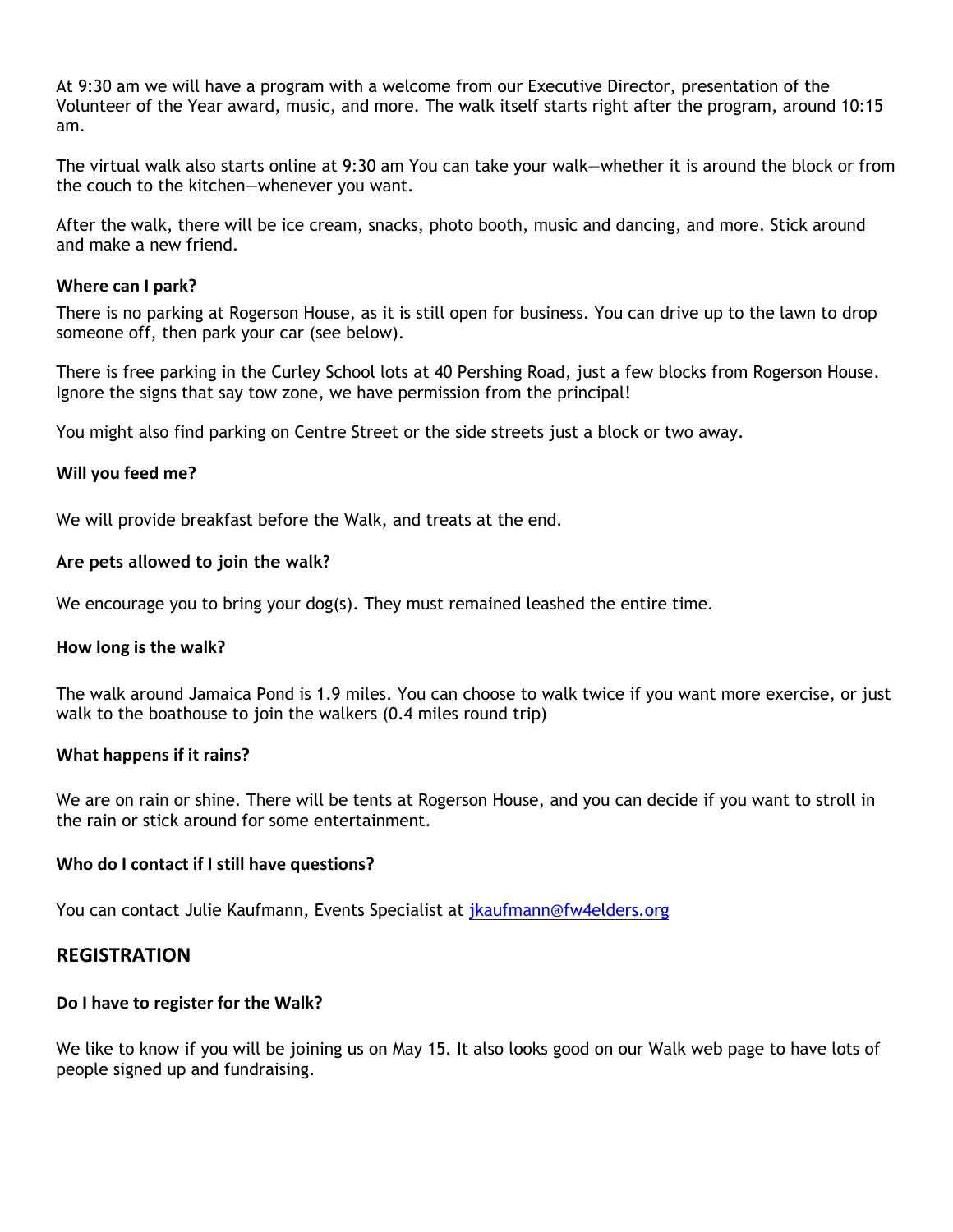#### **Is there a fee to register?**

There is no registration fee. However, we hope that every participant will make a personal donation and commit to raising funds in the fight to end elder isolation. When you raise \$100, you get a t-shirt. See our list of swag for more incentives.

#### **How do I register?**

To register online for the Walk, go to www.fw4elders.org/walk and click "Sign Up" to form or join a team, or fill out the donation information to support one of our walkers.

#### **Can I register others online once I completed my registration?**

Yes, you can include additional people as part of your registration. You can even assign them to another team or manage their fundraising page yourself.

#### **Can I still join you if I have not registered?**

Absolutely! We'd love to see you. Join us at Rogerson House or online that morning.

# **TEAMS**

#### **How do I form a Team?**

Forming a Walk team is easy! Register your team on our webpage www.fw4elders.org/walk. You will automatically become the Team Captain for your team. Then, ask friends, family, and coworkers to join your team. They can also donate to you at this page. The web page will automatically create a **url** for you to share with friends and family to help with your fundraising.

#### **How many people do I need on my team?**

There is no minimum or maximum number of people on a team. You can be a Team of one, or a Team of dozens! Tell your friends, family, and coworkers why you are walking and ask them to join you; you'll have a team in no time! See *50+ Contacts in 5 Minutes* for some ideas of people to invite or solicit for a donation.

#### **What responsibilities does the Team Captain have?**

Team Captains are the heart of Walk. As a Team Captain, you'll recruit your team of family, friends, and coworkers, help them fundraise, keep them motivated, and have fun supporting a great cause in the process. Team Captains can help us spread the word by sharing on social media, telling all your friends you see on Zoom, and phoning your non-technological family members to ask them to support you.

# **FUNDRAISING**

#### **How do I start fundraising?**

The best fundraising efforts start by sharing your personal story on your personal Walk Page about why you're participating in the Walk. Once your page is updated, share it with friends, family, and coworkers via email, social networking, and word of mouth. They just have to link to your page and click the donate button. See our *Resources* tab for various documents to help you get started with fundraising.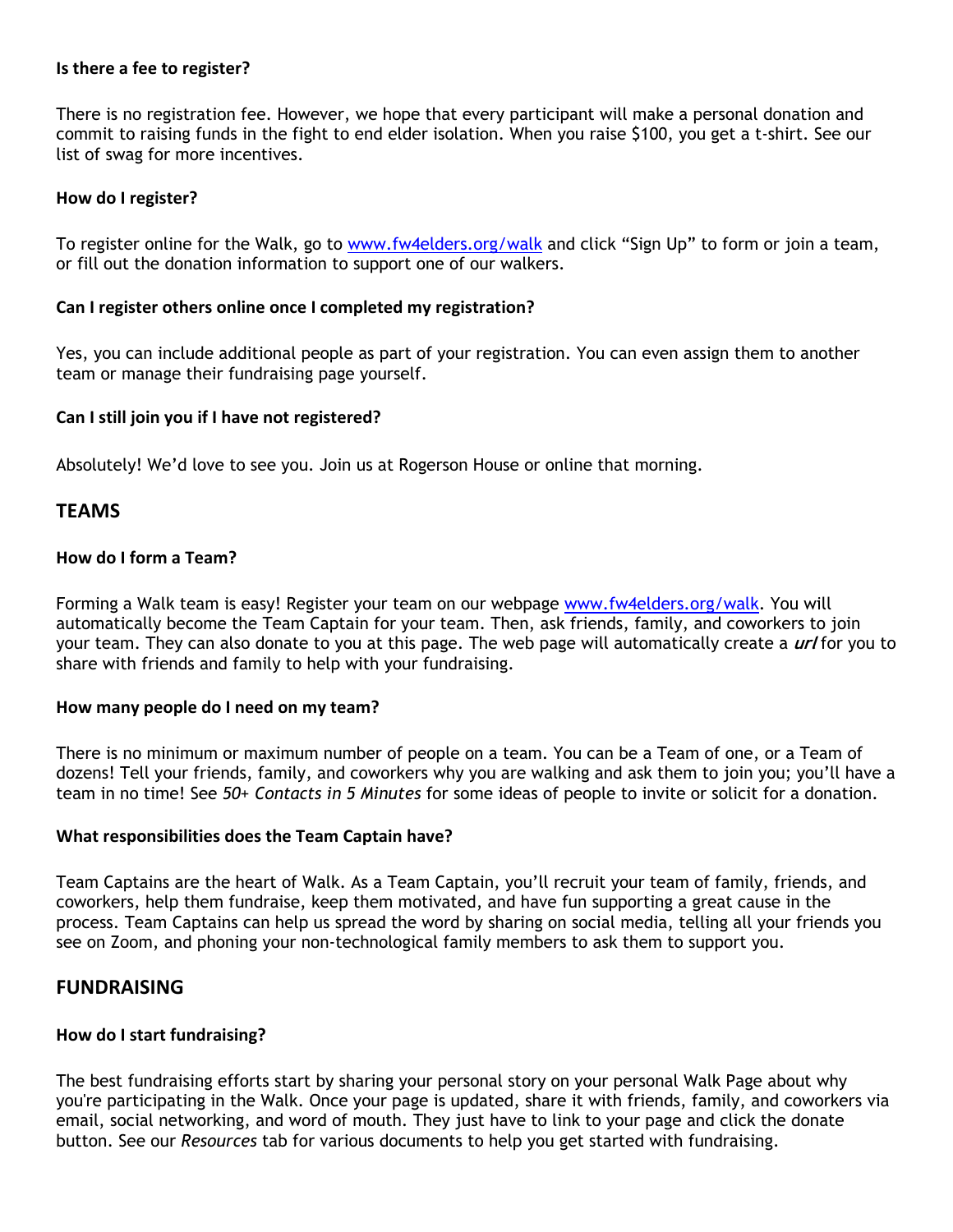# **What is my Walk Page?**

Your Walk Page is an online portal for your *Walk to End Elder Isolation* fundraising efforts. On your Walk Page, you'll find tools to set up a fundraising web page, send fundraising emails, download our mobile apps, and check your fundraising progress.

# **I want to create a fundraiser on Facebook. Can I connect it to my Walk page?**

No. Unfortunately, Facebook fundraisers cannot be tied to our event. The best way is to put your Walk page link on your Facebook page, so people go directly to your walk page. If you create a Facebook fundraising page, FriendshipWorks will still receive the donations, but they will not be credited to your Walk team.

#### **How can I turn in cash and check donations from my friends and family?**

You can mail in any checks you receive to our offices at 105 Chauncy Street, Boston, MA 02111, or bring them the day of the Walk. For cash donations, you can also bring it the day of the Walk; please tell us the names and contact information of your donors so we can thank them.

#### **Can I use company matching funds?**

Definitely! Ask your company if they do matching funds. If so, your HR department should be able to explain the process. If you need details about FriendshipWorks (e.g., 501(c)(3) number, bank routing number), please contact Julie Kaufmann at jkaufmann@fw4elders.org

#### **Where does the money go?**

The funds raised through the *Walk to End Elder Isolation* go to running our programs. See *About FriendshipWorks* for details on all our programs.

# **GET MORE INVOLVED**

# **I love what you do. How can I get more involved?**

We are always looking for volunteers to visit with elders in Boston, Brookline, Newton, Cambridge, and Somerville. Our Friendly Visiting program is the heart of our work. But there are other opportunities as well.

- Have daytime hours available? Consider becoming a Medical Escort, and accompany elders to and from their doctor's appointments. You do not need a car.
- If you have a dog that you think would make a good visitor, check out our PetPals program.
- Play an instrument or sing? Volunteer with our MusicWorks program, and bring the joys of music to residents in senior housing.
- Can't commit to a regular weekly visit? Join our Friendly Helping program, and sign up for projects that fit your schedule.

To learn more about all our volunteer opportunities, please visit our website at www.fw4elders.org